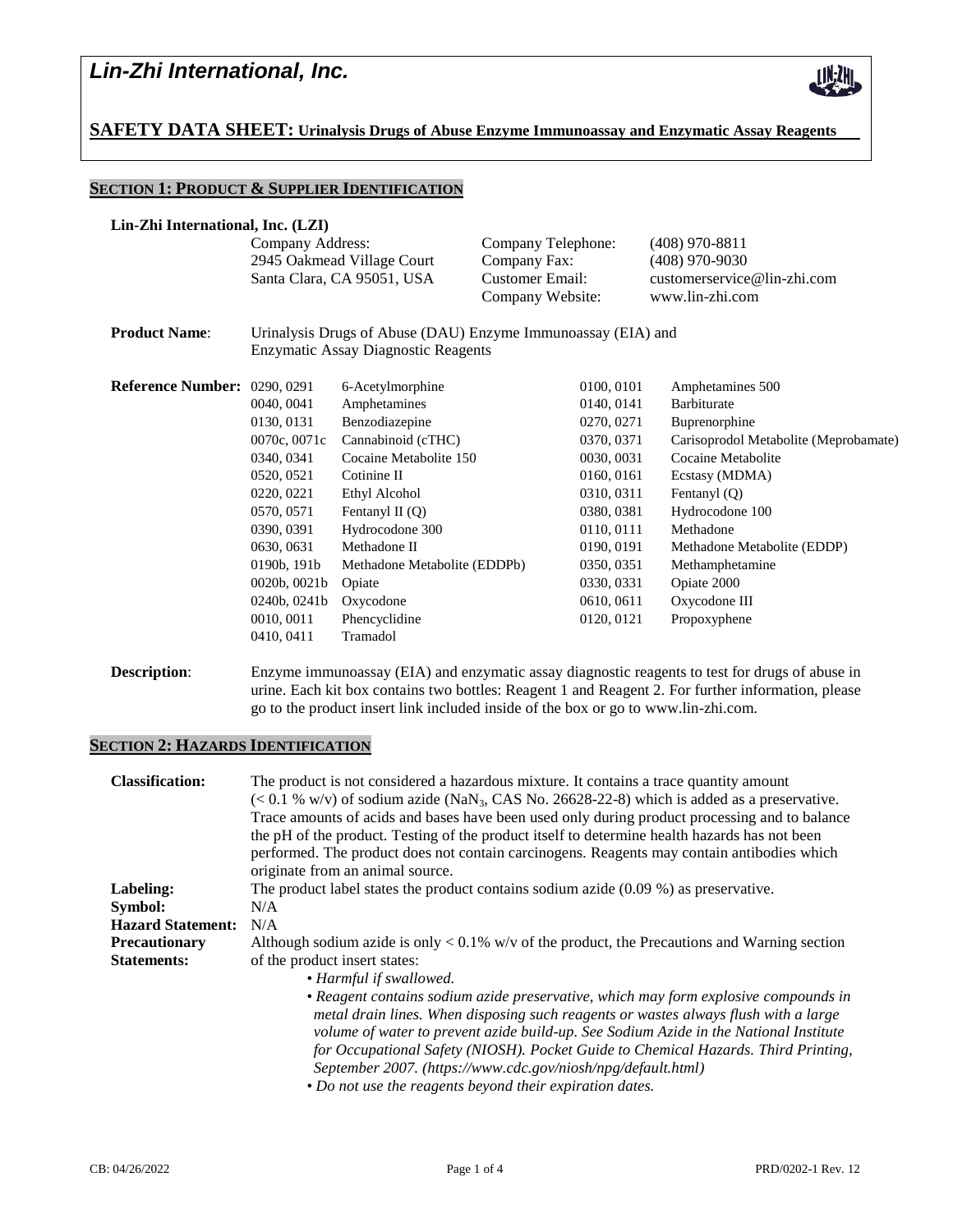# *Lin-Zhi International, Inc.*



# **SAFETY DATA SHEET: Urinalysis Drugs of Abuse Enzyme Immunoassay and Enzymatic Assay Reagents**

## **SECTION 3: COMPOSITION/INFORMATION ON INGREDIENTS**

There is no hazardous ingredient present in the product which is above its appropriate cutoff levels according to the Globally Harmonized System (GHS). The cutoff level for ingredients causing respiratory/skin sensitization, reproductive toxicity, carcinogenicity, and category 1 mutagenicity is  $\geq 0.1\%$ . The cutoff level for all other hazard classes is  $\geq 1\%$ . Therefore no components need to be disclosed according to the applicable regulations.

### **SECTION 4: FIRST AID MEASURES**

**Potential Routes of Exposure**: Skin contact, eye contact, and accidental ingestion. Inhalation is highly unlikely. **Skin contact:** Wash affected area thoroughly with soap and water. Remove contaminated clothing and shoes. **Eye contact:** Flush with plenty of water for at least 15 minutes. **Ingestion:** If swallowed, wash out mouth with water and drink plenty of water. *If adverse symptoms are experienced, contact a physician as a precautionary measure.*

### **SECTION 5: FIRE FIGHTING MEASURES**

| Suitable Extinguishing Media:            | Typical media is suitable.                                           |
|------------------------------------------|----------------------------------------------------------------------|
| Unsuitable extinguishing media:          | None are known.                                                      |
| <b>Specific hazards in case of fire:</b> | None are known.                                                      |
| Special protective equipment             | Use the typical equipment and precautions. There is a recommendation |
| and precaution for fire fighters:        | to wear a self-contained breathing apparatus.                        |
|                                          |                                                                      |

## **SECTION 6: ACCIDENTAL RELEASE MEASURES**

- **Personal Precautions**: If the liquid product is spilled, take the proper precautions to minimize exposure to it by wearing the appropriate personal protective equipment (PPE).
- **Cleaning Methods**: Quarantine the spill area and minimize spreading of spilled liquid. Soak up the liquid with a suitable absorbent material such as a mat pad. Clean the spill area thoroughly with soap and water. When disposing of the product by means of plumbing, always flush with a large volume of water to prevent long-term sodium azide accumulation in the metal plumbing. Observe and obey federal, state, and local laws and ordinances regarding proper disposal practices.
- **Environmental Precautions**: Collect the spilled liquid, absorbent material, and rinse water into suitable containers for proper disposal in accordance with applicable waste disposal regulations. Prevent runoff into sewers, storm drains, surface waters, and soil.

### **SECTION 7: HANDLING AND STORAGE**

**Handling:** Wear PPE such as gloves, lab coats, and safety glasses as necessary. Avoid contact with eyes or skin. Storage: Keep the product tightly closed. Store at 2-8<sup>°</sup>C. Do not expose to extreme temperatures.

### **SECTION 8: EXPOSURE CONTROL/PERSONAL PROTECTION**

**Occupational Exposure Limits:** There are no established exposure limits for this product. *Personal Protective Equipment (PPE)* **Eye Protection**: Wear safety glasses with side shields. Have eye wash stations available as a precaution. **Skin Protection**: Wear lab coat over clothing and gloves.

**Respiratory Protection**: Inhalation is unlikely.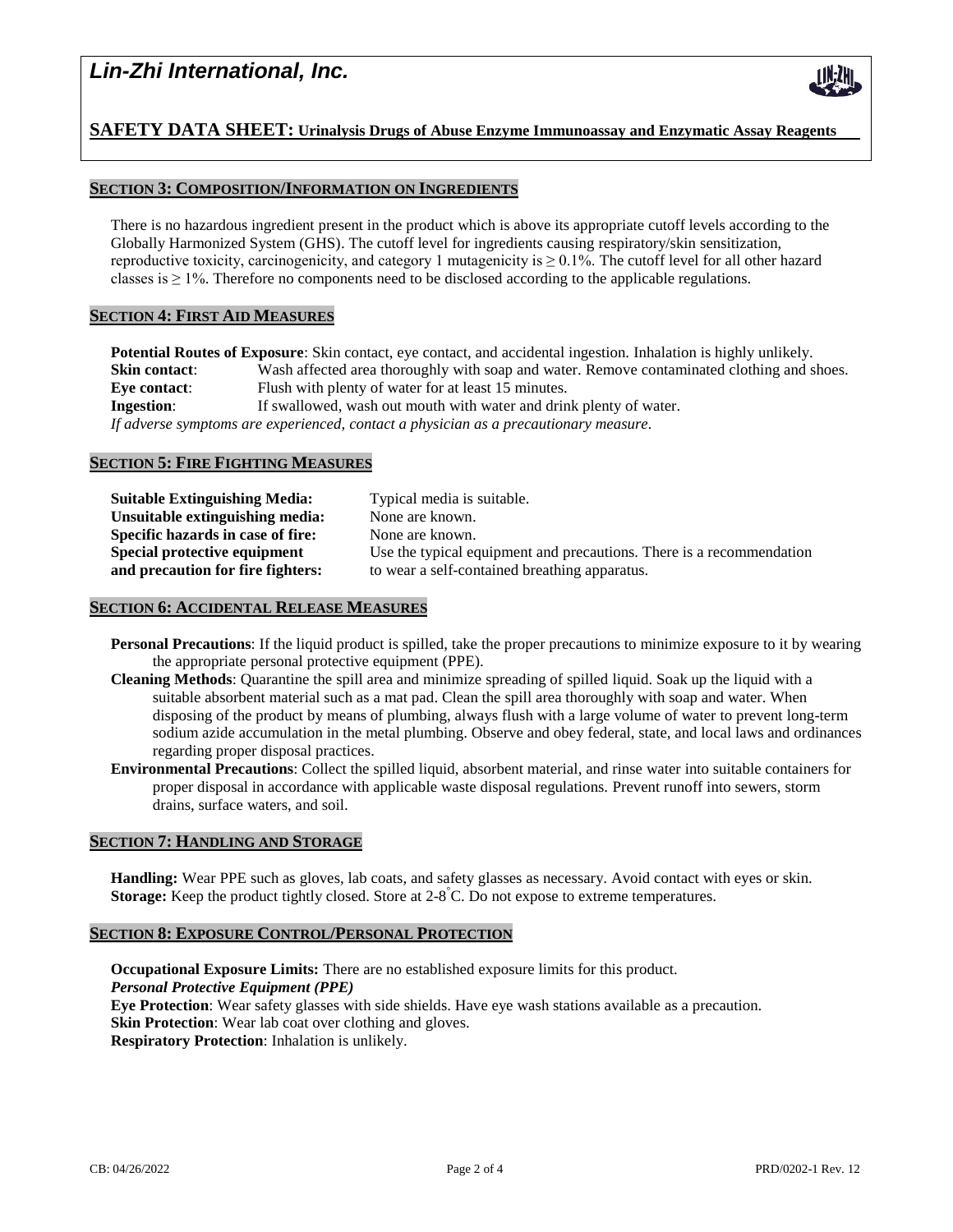# *Lin-Zhi International, Inc.*



## **SAFETY DATA SHEET: Urinalysis Drugs of Abuse Enzyme Immunoassay and Enzymatic Assay Reagents**

## **SECTION 9: PHYSICAL AND CHEMICAL PROPERTIES**

**Physical state:** Liquid Liquid Liquid Liquid Liquid Liquid Liquid Liquid Liquid Liquid Liquid Liquid Liquid Liquid Liquid Liquid Liquid Liquid Liquid Liquid Liquid Liquid Liquid Liquid Liquid Liquid Liquid Liquid Liquid L *Appearance:* Transparent Transparent Transparent Transparent Transparent Transparent *Odor* No odor No odor *pH:*  $\sim$  5.0  $\sim$  7.2 to 8.2 *Flammable Liquid:* No No No No No *Solubility:* Soluble in Water Soluble in Water *Specific Gravity:*  $\sim$ 1.0  $\sim$ 1.0

**Reagent 1 Reagent 2** 

## **SECTION 10: STABILITY AND REACTIVITY**

**Chemical Stability:** Stable under normal conditions of use.

**Possibility of hazardous reactions**: Although sodium azide is < 0.1 % w/v of the product, sodium azide build up may occur over time in metal plumbing if the product is not properly disposed, leading to explosive and shock sensitive components. An extra precaution is to schedule a routine assessment of the plumbing system. **Conditions to Avoid**: Sodium azide build up in metal plumbing may be avoided by flushing the product with a large volume of water when disposing of it. Additionally, introducing the reagent to acidic conditions below a pH of 4.8 should be avoided. **Materials to Avoid**: None are known.

**Hazardous Decomposition Products**: None are known.

#### **SECTION 11: TOXICOLOGICAL INFORMATION**

**Skin (Irritancy and Acute Toxicity):** No data is available. **Eye (Irritancy and Acute Toxicity):** No data is available. **Ingestion:** No data is available. **Chronic Toxicity (Target Organ Effects):** No data is available. **Mutagenicity:** No data is available. **Inhalation:** No data is available. Low risk of inhalation.

### **SECTION 12: ECOLOGICAL INFORMATION**

**Persistence and Degradability:** No data is available. **Bio-accumulative potential:** No data is available. **Mobility:** No data is available. **Aquatic Toxicity**: No data is available.

### **SECTION 13: DISPOSAL CONSIDERATION**

The proper disposal method consists of running a large volume of water with the disposal of the product and/or product wastes in order to prevent sodium azide buildup in metal plumbing. Dispose of the product separately from other waste materials. Follow applicable local, state, and federal regulations for disposal, as some guidelines may require more precautionary measures for disposal of dilute sodium azide reagents, such as segregation of the waste products and treatment.